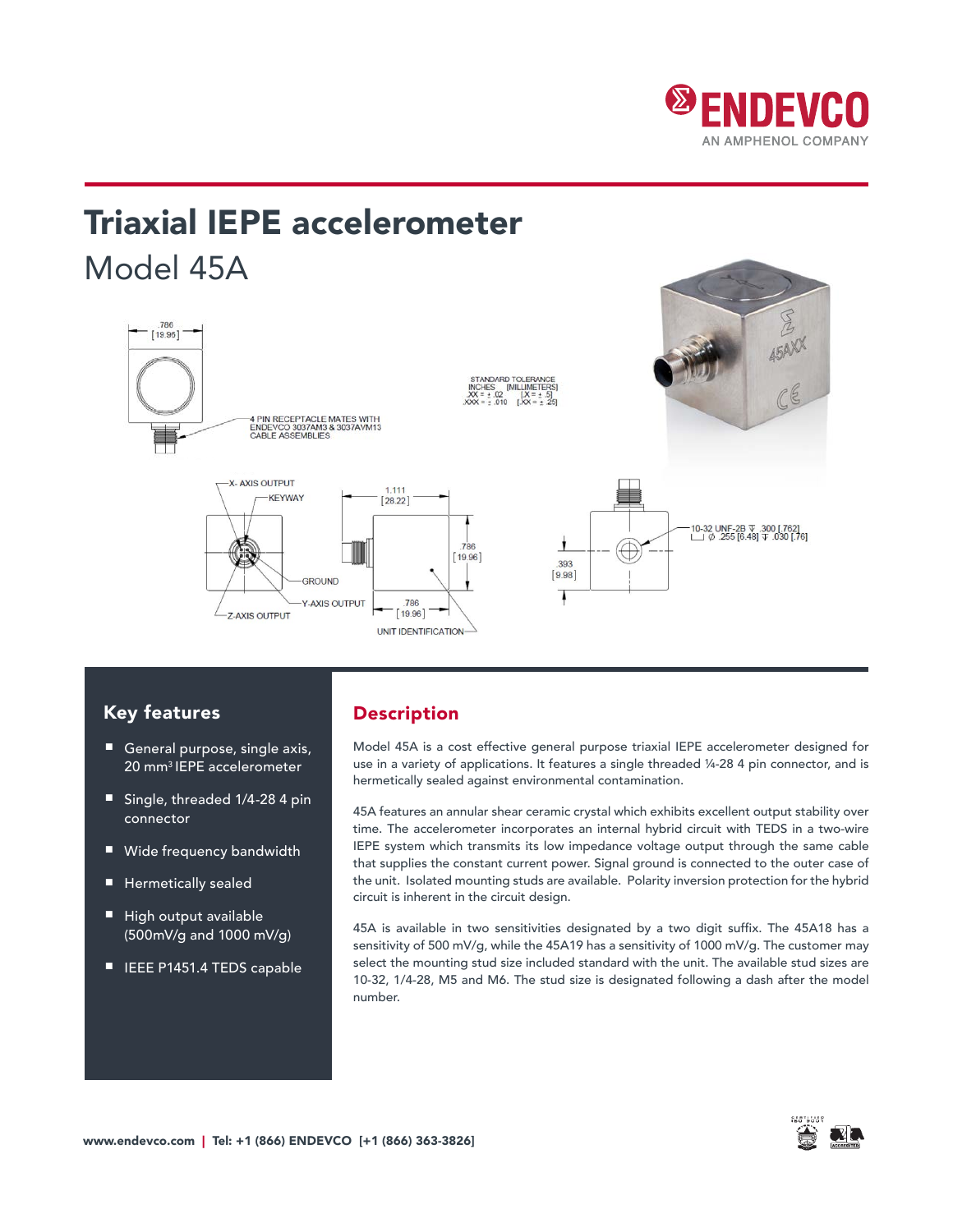# Triaxial IEPE accelerometer | Model 45A

The following performance specifications conform to ISA-RP-37.2 and are typical values, referenced at +75°F (+24°C), 4 mA, and 100 Hz, unless otherwise noted. Calibration data, traceable to National Institute of Standards and Technology (NIST), is supplied..

| <b>Specifications</b>                                    |                             |                     |                                                          |  |  |  |  |  |
|----------------------------------------------------------|-----------------------------|---------------------|----------------------------------------------------------|--|--|--|--|--|
| <b>Dynamic characteristics</b>                           | <b>Units</b>                | 45A18               | 45A19                                                    |  |  |  |  |  |
| Range                                                    | g                           | ±10                 | ±5                                                       |  |  |  |  |  |
| Sensitivity                                              |                             |                     |                                                          |  |  |  |  |  |
| ±10%                                                     | mV/g                        | 500                 | 1000                                                     |  |  |  |  |  |
| Frequency response                                       |                             |                     |                                                          |  |  |  |  |  |
| Resonance frequency                                      |                             |                     |                                                          |  |  |  |  |  |
| Typical                                                  | kHz                         |                     | 28                                                       |  |  |  |  |  |
| Minimum                                                  | kHz                         |                     | 21                                                       |  |  |  |  |  |
| Amplitude response                                       |                             |                     |                                                          |  |  |  |  |  |
| $\pm 5\%$ y, z-axis<br>$±5\%$ x-axis                     | Hz                          | 0.5 to 6000         |                                                          |  |  |  |  |  |
|                                                          | Hz<br>Hz                    |                     | 0.5 to 3000<br>0.3 to 7500                               |  |  |  |  |  |
| ±1dB y, z axis<br>$±1$ dB x-axis                         | Hz                          |                     | 0.3 to 5500                                              |  |  |  |  |  |
|                                                          |                             |                     |                                                          |  |  |  |  |  |
| Phase response<br>$< 5^{\circ}$                          | Hz                          |                     | 5 to 1500                                                |  |  |  |  |  |
|                                                          |                             |                     |                                                          |  |  |  |  |  |
| Sensitivity deviation vs temperature<br>At -67°F (-55°C) | %                           |                     | $-5$                                                     |  |  |  |  |  |
| At +257°F (+125°C)                                       | $\%$                        |                     | 15                                                       |  |  |  |  |  |
| Transverse sensitivity                                   | %                           |                     | $\leq 5$                                                 |  |  |  |  |  |
| Amplitude linearity                                      | %                           |                     | <1                                                       |  |  |  |  |  |
|                                                          |                             |                     |                                                          |  |  |  |  |  |
| <b>Electrical characteristics</b>                        |                             |                     | Acceleration directed into base produces positive output |  |  |  |  |  |
| Output polarity                                          |                             |                     |                                                          |  |  |  |  |  |
| DC output bias voltage                                   |                             |                     |                                                          |  |  |  |  |  |
| Room temperature +75°F (+24°C)                           | Vdc                         |                     | $+11.4$ to $+13.0$                                       |  |  |  |  |  |
| -67°F to +257°F (-55°C to +125°C)                        | Vdc                         |                     | $+8.0$ to $+15.5$                                        |  |  |  |  |  |
| Output impedance                                         | Ω                           |                     | < 100                                                    |  |  |  |  |  |
| Noise floor                                              |                             |                     |                                                          |  |  |  |  |  |
| Broadband                                                |                             |                     |                                                          |  |  |  |  |  |
| 1Hz to 10 kHz                                            | µg rms                      | 50                  | 40                                                       |  |  |  |  |  |
| Spectral                                                 |                             |                     |                                                          |  |  |  |  |  |
| 1Hz                                                      | µg/√Hz                      | 15                  | 11                                                       |  |  |  |  |  |
| 10 Hz                                                    | µg/√Hz                      | 4                   | 3                                                        |  |  |  |  |  |
| 100 Hz                                                   | µg/√Hz                      | 1                   | 1                                                        |  |  |  |  |  |
| 1000 Hz                                                  | $\mu$ g/ $\sqrt{\text{Hz}}$ | 0.5                 | 0.4                                                      |  |  |  |  |  |
| Grounding method                                         |                             |                     | Signal ground is connected to case                       |  |  |  |  |  |
| Power requirements                                       |                             |                     |                                                          |  |  |  |  |  |
| Supply voltage [1]                                       | Vdc                         |                     | $+24$ to $+30$                                           |  |  |  |  |  |
| Supply current                                           | mA                          |                     | $+2$ to $+20$                                            |  |  |  |  |  |
| Warm-up time [2]                                         | s                           |                     | 3                                                        |  |  |  |  |  |
| Digital communication (TEDS) device                      |                             |                     | DS2431X+U                                                |  |  |  |  |  |
| <b>Environmental characteristics</b>                     |                             |                     |                                                          |  |  |  |  |  |
| Temperature range, operating [3]                         |                             |                     | -67°F to +257°F (-55°C to +125°C)                        |  |  |  |  |  |
| Humidity                                                 |                             | Hermetically sealed |                                                          |  |  |  |  |  |
| Vibration limit (sinusoidal motion) [4]                  | g                           |                     | 500                                                      |  |  |  |  |  |
| Shock limit [5]                                          | g pk                        |                     | 5000                                                     |  |  |  |  |  |
| Base strain sensitivity at 250 µstrain                   | g/µstrain                   |                     | 0.001                                                    |  |  |  |  |  |
| Electromagnetic noise                                    | equiv g/100 gauss           |                     | 0.005                                                    |  |  |  |  |  |
| <b>Physical characteristics</b>                          |                             |                     |                                                          |  |  |  |  |  |
| <b>Dimensions</b>                                        |                             |                     | See outline drawing                                      |  |  |  |  |  |
| Weight                                                   | gram (oz)                   |                     | 40 (1.41)                                                |  |  |  |  |  |
| Case material                                            |                             |                     | Titanium                                                 |  |  |  |  |  |
| Connector                                                |                             |                     | 1/4-28 4 pin                                             |  |  |  |  |  |
| Mounting method                                          |                             |                     | Threaded stud                                            |  |  |  |  |  |